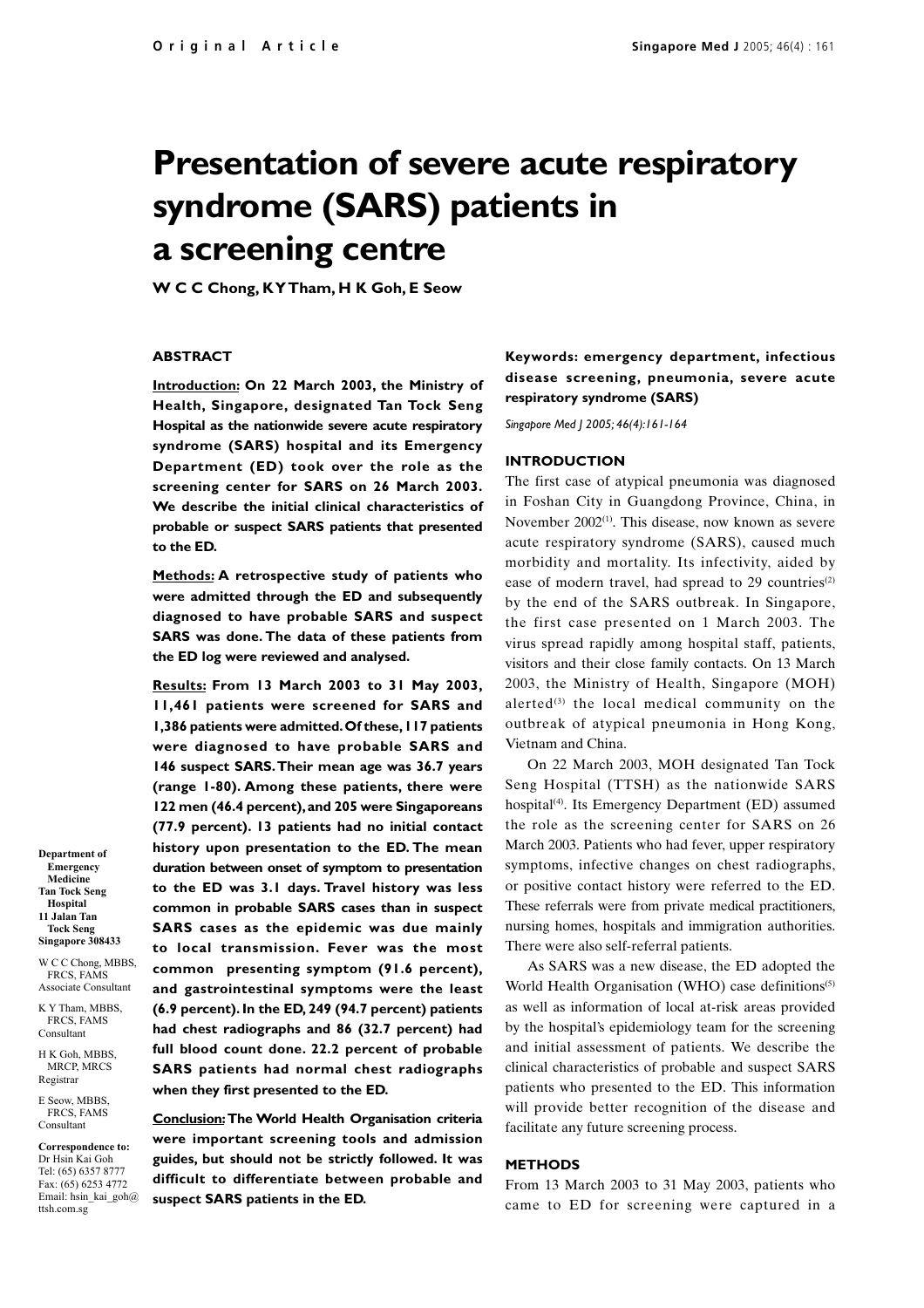computerised log. They included patients who were self-referred or were referred by medical practitioners. A retrospective study was undertaken of admitted patients subsequently diagnosed to have probable and suspect SARS. The data of these patients were reviewed and analysed. Patients who were infected with SARS in the wards or had been admitted via the Communicable Disease Centre were not included in this study.

The patients' demographics, contact history, symptoms, findings on chest radiographs and full blood count results, if done, were recorded. A positive contact history was defined as having any of the following exposures<sup>(5)</sup> in the last 10 days prior to presentation at the ED: close contact with a person who is a suspect or probable SARS case, history of travel to an affected area<sup> $(6-8)$ </sup> (overseas or local), or residing in an at-risk area. The different variables were compared using chi-square test and independent t-test, where appropriate. Statistical analysis was performed using the Statistical Package for Social Sciences (SPSS) for Windows software version 10.0 (Chicago, IL, USA). A p-value of  $< 0.05$  was considered to be statistically significant. The study was approved by the hospital's ethics committee.

## **RESULTS**

From 13 March 2003 to 31 May 2003, 11,461 patients were screened and 1,386 patients were admitted. Of these, 263 patients were diagnosed to have SARS, of which 117 were probable and 146 suspect SARS. Their mean age was 36.7 years (range 1 to 80). There were 141 (53.6%) females and 122 (46.4%) males. The proportion of female healthcare workers (46%) were greater than that of males (20%). There were 205 (77.9%) Singaporeans and 58 (22.1%) non-Singaporeans.

The mean duration between symptom onset to ED presentation was 3.1 days (range 0.2 to 16.0 days; 95% confidence interval, 0.79 to 2.08 days), with that of probable and suspect SARS patients being 3.9 days (range 0.2 days to 16 days) and 2.4 days (range 0.3 days to 11 days), respectively. The mean duration to presentation was  $4.2 \pm 0.6$  days for healthcare workers with probable SARS, compared to 3.7  $\pm$ 0.3 days for non-healthcare workers with probable SARS. This was not statistically significant ( $p=0.5$ ). 13 (4.9%) patients had no initial exposure history upon presentation to the ED. History of close social contact (47.1%) and working as a healthcare worker (33.5%) made up the majority of all positive exposure history. There were statistically more cases with positive travel history in the suspect group.

Fever was the most common symptom in both probable and suspect SARS patients. Table I shows

### **Table I. Summary of symptoms in patients with probable and suspect SARS.**

| Variable                       | Probable SARS<br>$(n=117)$ | <b>Suspect SARS</b><br>$(n=146)$ | p-value |
|--------------------------------|----------------------------|----------------------------------|---------|
| Gender (%)                     |                            |                                  |         |
| Female                         | 70 (64.0)                  | 71 (47.9)                        | 0.07    |
| Male                           | 47 (36.0)                  | 75 (52.1)                        |         |
| Nationality (%)                |                            |                                  |         |
| Singaporean                    | 90 (76.9)                  | 115(78.8)                        | 0.72    |
| Foreigners                     | 27(23.1)                   | 31(21.2)                         |         |
| Close history (%)              |                            |                                  |         |
| Close social contact           | 59 (50.4)                  | 65 (44.5)                        | < 0.05  |
| Healthcare worker              | 47 (40.2)                  | 41(28.1)                         |         |
| Travel                         | 3(2.6)                     | 35 (24.0)                        |         |
| <b>Presenting symptoms (%)</b> |                            |                                  |         |
| Fever                          | 108 (92.3)                 | 133(91.1)                        | 0.72    |
| Cough                          | 46 (39.3)                  | 56 (38.4)                        | 0.87    |
| Myalgia                        | 27(23.1)                   | 39 (26.7)                        | 0.50    |
| Sore throat                    | 24 (20.5)                  | 28 (19.0)                        | 0.79    |
| Running nose                   | 7(6.0)                     | 19(13.0)                         | 0.07    |
| Chills                         | 15(12.8)                   | 11(7.5)                          | 0.15    |
| Malaise                        | 9(7.7)                     | 8(5.5)                           | 0.47    |
| Diarrhoea                      | 9(7.7)                     | 4(2.7)                           | 0.07    |
| Headache                       | 9(7.7)                     | 10(6.8)                          | 0.79    |
| Vomiting                       | 8(6.8)                     | 2(1.4)                           | < 0.05  |
| Dyspnoea                       | 8(6.8)                     | 14(9.6)                          | 0.42    |
| Nausea                         | 4(3.4)                     | 2(1.4)                           | 0.27    |
| Abdominal pain                 | 3(2.6)                     | 0(0.0)                           | 0.05    |
| Chest pain                     | 3(2.6)                     | 2(1.4)                           | 0.48    |
| <b>Giddiness</b>               | 3(2.6)                     | 1(0.7)                           | 0.22    |
| Rash                           | 3(2.6)                     | 1(0.7)                           | 0.22    |

**Table II. Chest radiographical findings in patients with probable and suspect SARS.**

| Variable                  | Probable SARS<br>$(n=117)$ | Suspect SARS<br>$(n=146)$ |        |
|---------------------------|----------------------------|---------------------------|--------|
| Non infective changes (%) | 26 (22.2)                  |                           | p<0.05 |
| Infective changes (%)     | 82 (70.1)                  | 78 (53.4)<br>63 (43.2)    |        |
| Not done (%)              | 9(7.7)                     | 5(3.4)                    |        |

**Table III. Mean total leukocyte, platelet and absolute lymphocyte count in probable and suspect SARS patients.**

| Variable                     | Probable SARS<br>$(n=31)$        | <b>Suspect SARS</b><br>$(n=55)$    | p-value |
|------------------------------|----------------------------------|------------------------------------|---------|
| Total leukocyte count        | $6.8 \pm 3.8 \times 10^{9}$ /L   | $8.0 \pm 3.6 \times 10^{9}$ /L     | 0.15    |
| Platelet count               | $206.9 \pm 73.1 \times 10^{9}/L$ | $259.2 \pm 120.6 \times 10^{9}$ /L | 0.04    |
| Absolute<br>lymphoctye count | $1.1 \pm 0.8 \times 10^9$ /L     | $1.8 \pm 1.7 \times 10^{9}$ /L     | 0.01    |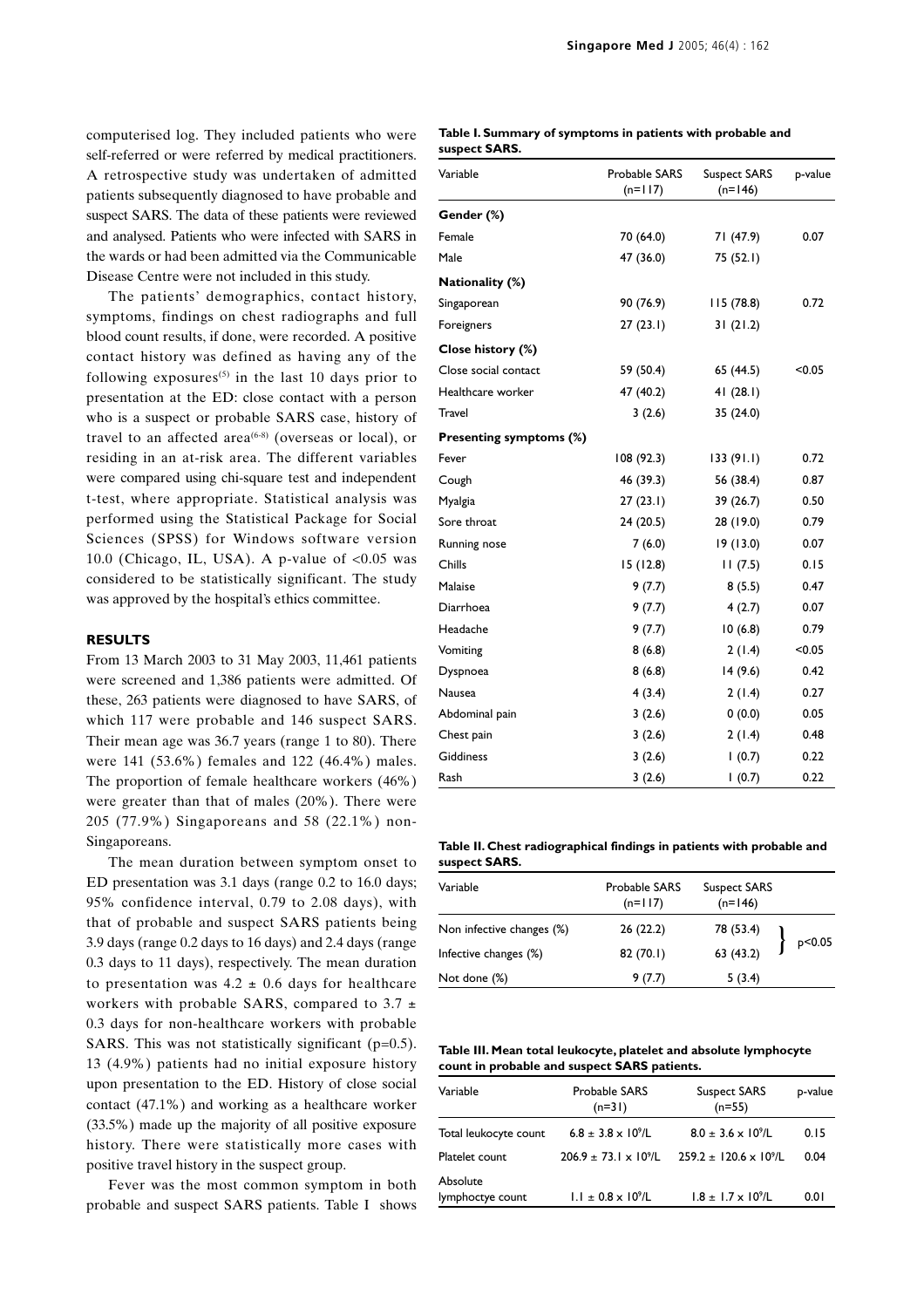the frequency of the different symptoms in the respective group of patients. Vomiting was more common in the probable SARS group. 22 (8.4%) patients did not complain of fever. Of these 22 patients, their presenting symptoms included cough (59.1%), sore throat (9.1%), myalgia (9.1%), runny nose (9.1%), vomiting (4.5%), chest pain (4.5%), headache (4.5%) and chills (4.5%). 11 patients (50.0%) were admitted because they had a temperature ≥37.5°C in the ED. Four patients were admitted because of strong contact history or travel history, while one patient had a positive chest radiograph with low lymphocyte count. Six patients were discharged but were admitted when they reattended.

Table II shows the findings on the chest radiographs. 14 patients (5.3%) did not have a chest radiograph in the ED. Infective changes were seen in a larger number of patients with probable SARS ( $p<0.05$ ). Of the patients who had a full blood count done in the ED, there was no significant difference in the mean leukocyte count of probable and suspect SARS patients (Table III). However, the differences in mean platelet count and mean absolute lymphocyte count in both groups were statistically significant (p<0.05) (Table III).

## **DISCUSSION**

Initially, there was no diagnostic or screening kit for SARS. The only tool available was WHO case definitions and information of local at-risk areas provided by the hospital epidemiology team. These guided the physicians working at the frontline(9). There is currently still no easily available point-of-care tool for rapid screening of SARS. Generally, the WHO case definitions and information of local at-risk areas provided by the hospital epidemiology team had served the frontline staff well. However, although 91.6% of patients did present with fever, 8.4% of patients did not have the "classical symptom" of fever – according to the WHO criteria. This was consistent with other  $reports<sup>(10-13)</sup>$ .

11 patients had a temperature ≥37.5 $\degree$ C in the ED and were hence admitted. The remaining 11 patients were admitted because they were reattendances, had a strong contact history or travel history (seven patients), or positive chest radiograph with low lymphocyte count (one patient). These patients were subsequently diagnosed to have probable or suspect SARS. In our opinion, clinical acumen and a high index of suspicion along with the use of the WHO definitions were required to avoid discharging a SARS patient. Not all SARS patients had a positive exposure history at presentation.

Close social contact (47.1%) and healthcare workers (33.5%) formed the majority in overall exposure history. This suggested that the disease was initially imported from abroad and transmitted locally $(14)$ . The high percentage of healthcare workers accounted for the gender difference as most healthcare workers were females. Eventually, all patients except one were found to have a positive contact history. Contact history was a useful guide in the screening process and as an admission criterium. However, the lack of initial contact history in 4.1% of cases could have resulted in missed cases. Its absence should not exclude the possibility of a patient having SARS, especially at the point of screening.

The finding that SARS patients presented on an average after three days of symptoms had important implications for public health $(15)$ . Furthermore, probable SARS patients presented later than suspect SARS patients. This suggested that individuals who may be infectious were unlikely to present early in the course of illness. This may be due to the fact that little was known of the disease initially and hence, the delay in seeking treatment.

One postulated reason for a longer time taken for probable SARS patients to seek help was that individuals who knew that they were at high risk might have been more hesitant to seek treatment out of fear. Another was that healthcare workers who were probable SARS patients would have self-treated before seeking medical attention in the initial phase of the outbreak but this would have changed with the isolation and hospitalisation of healthcare workers as the outbreak progressed. The mean duration of presentation for healthcare workers compared to non-healthcare workers in probable SARS cases was not statistically significant.

Chest radiographs were not done in the ED for some patients as they had brought their own radiograph, or had mild symptoms or were pregnant. The findings of infective changes in 70.1% of probable SARS patients were similar to those reported in China<sup>(16)</sup>, where chest radiograpical changes consistent with pneumonia were detected in 67% to 80% of SARS patients by the third day of illness. The remaining patients developed radiographical findings subsequently, fulfilling the WHO criteria for probable SARS.

43.2% of suspect SARS patients had infective changes in their chest radiographs in the ED. This was due either to over-reading by the ED doctors causing falsely raised positive results, or the chest radiographical changes were determined during the course of evaluation to be due to other causes. No data were collected on the occurrence of chest radiographical findings in relation to onset of fever.